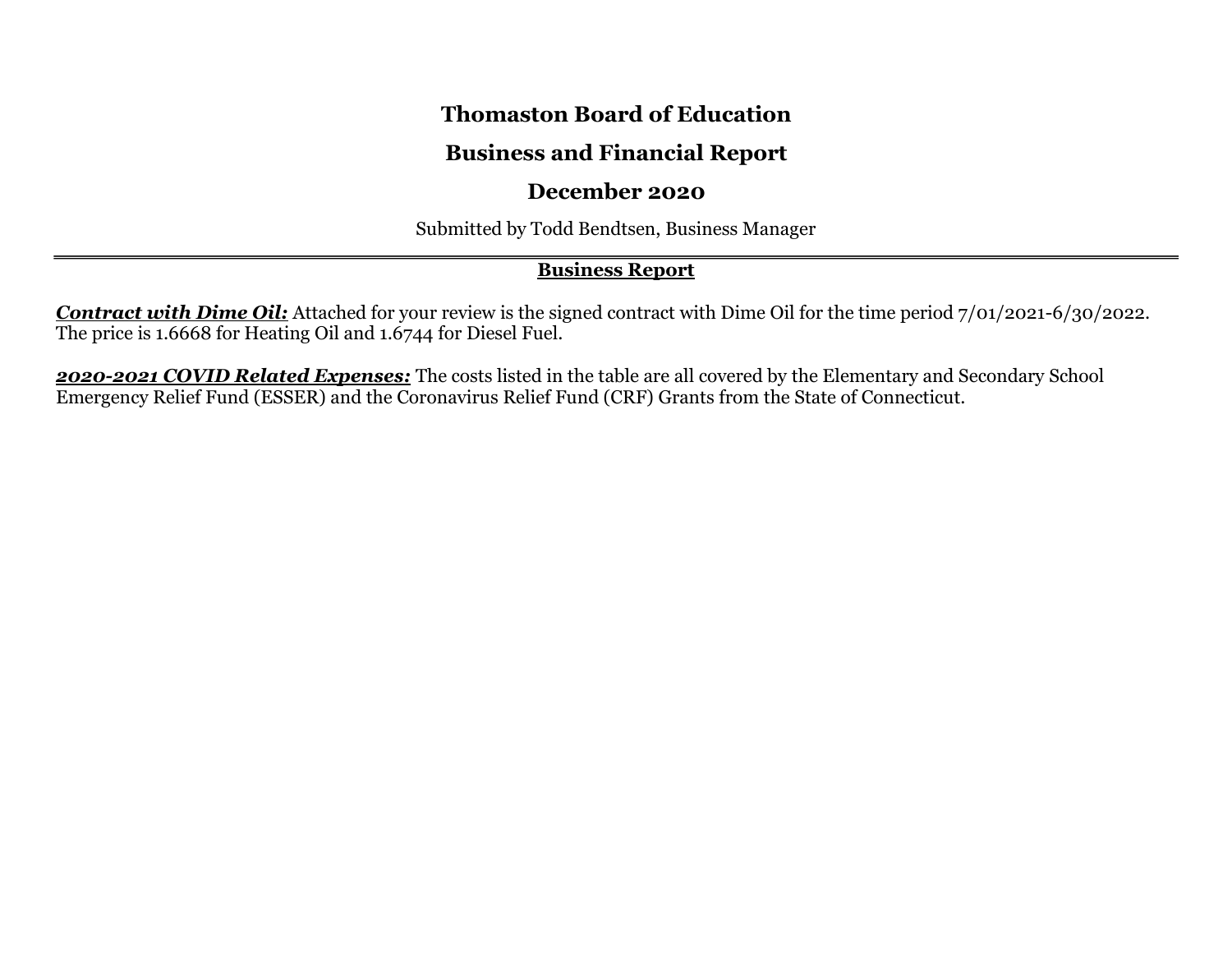| LISTS OF COVID RELATED COSTS FOR FISCAL YEAR 2020-2021 |                                                                                         |  |  |  |  |  |  |
|--------------------------------------------------------|-----------------------------------------------------------------------------------------|--|--|--|--|--|--|
| <b>YTD Actuals</b>                                     | <b>Description</b>                                                                      |  |  |  |  |  |  |
| \$                                                     | 6,299.00 Social Distancing Graphics, Decal and Signs                                    |  |  |  |  |  |  |
| \$                                                     | 4,121.00 Sanitizing Wipes                                                               |  |  |  |  |  |  |
| \$                                                     | 440.00 4 Acrylic Hanging Shields for Cafeteria                                          |  |  |  |  |  |  |
| \$52,182.00                                            | Alcohol Wipes Dispensing Buckets                                                        |  |  |  |  |  |  |
| \$                                                     | 8,996.00 3 Ply Face Masks                                                               |  |  |  |  |  |  |
| \$                                                     | 3,600.00 Hand Sanitizer Gallon jugs with pumps                                          |  |  |  |  |  |  |
| \$                                                     | 1,979.70 Paper Towels                                                                   |  |  |  |  |  |  |
| \$                                                     | 5,380.00 WI FI Parts                                                                    |  |  |  |  |  |  |
| \$<br>1,575.00 Gloves                                  |                                                                                         |  |  |  |  |  |  |
| \$                                                     | 989.94 Sani Hand Sanitizing Wipes                                                       |  |  |  |  |  |  |
| \$                                                     | 796.00 Gloves                                                                           |  |  |  |  |  |  |
| \$                                                     | 665.82 Avistat spray Disenfectan                                                        |  |  |  |  |  |  |
| \$                                                     | 657.00 Hand Sanitizer                                                                   |  |  |  |  |  |  |
| \$                                                     | 1,819.74 Receptable Waste Units                                                         |  |  |  |  |  |  |
| \$                                                     | 1,421.21 Microfiber Cleaning Cloths                                                     |  |  |  |  |  |  |
| \$                                                     | 1,389.94 Disposable Gowns                                                               |  |  |  |  |  |  |
| \$                                                     | 389.90 Paper Towels                                                                     |  |  |  |  |  |  |
| \$                                                     | 897.36 Disinfectant Deodorizer                                                          |  |  |  |  |  |  |
| \$                                                     | 479.50 Clorox Wipes                                                                     |  |  |  |  |  |  |
| \$                                                     | 416.10 32 oz Pump Bottles                                                               |  |  |  |  |  |  |
| \$                                                     | 236.90 Plexiglass Shields                                                               |  |  |  |  |  |  |
| \$                                                     | 230.70 yellow tape                                                                      |  |  |  |  |  |  |
| \$<br>212.28                                           | Child Clear Fask Masks                                                                  |  |  |  |  |  |  |
| \$<br>178.90                                           | Child Face Shields                                                                      |  |  |  |  |  |  |
| \$<br>135.98                                           | <b>Adult Clear Masks</b>                                                                |  |  |  |  |  |  |
| \$29,148.00                                            | Cafeteria Tables Black Rock                                                             |  |  |  |  |  |  |
| \$<br>400.00                                           | Dishwasher BR Disinfect toys                                                            |  |  |  |  |  |  |
| \$12,500.00                                            | Desk at Thomaston High School                                                           |  |  |  |  |  |  |
| \$80,233.00                                            | Touchless sinks and Toilets                                                             |  |  |  |  |  |  |
| \$                                                     | 2,300.00 Tent rental for Mask Breaks                                                    |  |  |  |  |  |  |
| \$                                                     | 4,196.00 Installation cost of Outdoor WIFI                                              |  |  |  |  |  |  |
| \$                                                     | 4,082.00 HVAC work to adjust system to additional outside air per COVID Recommendations |  |  |  |  |  |  |
| \$179,532.00                                           | Salaries-Long term subs, daily subs and custodians                                      |  |  |  |  |  |  |
| \$<br>9,935.00                                         | Isolation Room at High School                                                           |  |  |  |  |  |  |
| \$                                                     | 4,196.00 Installation cost of Outdoor WIFI                                              |  |  |  |  |  |  |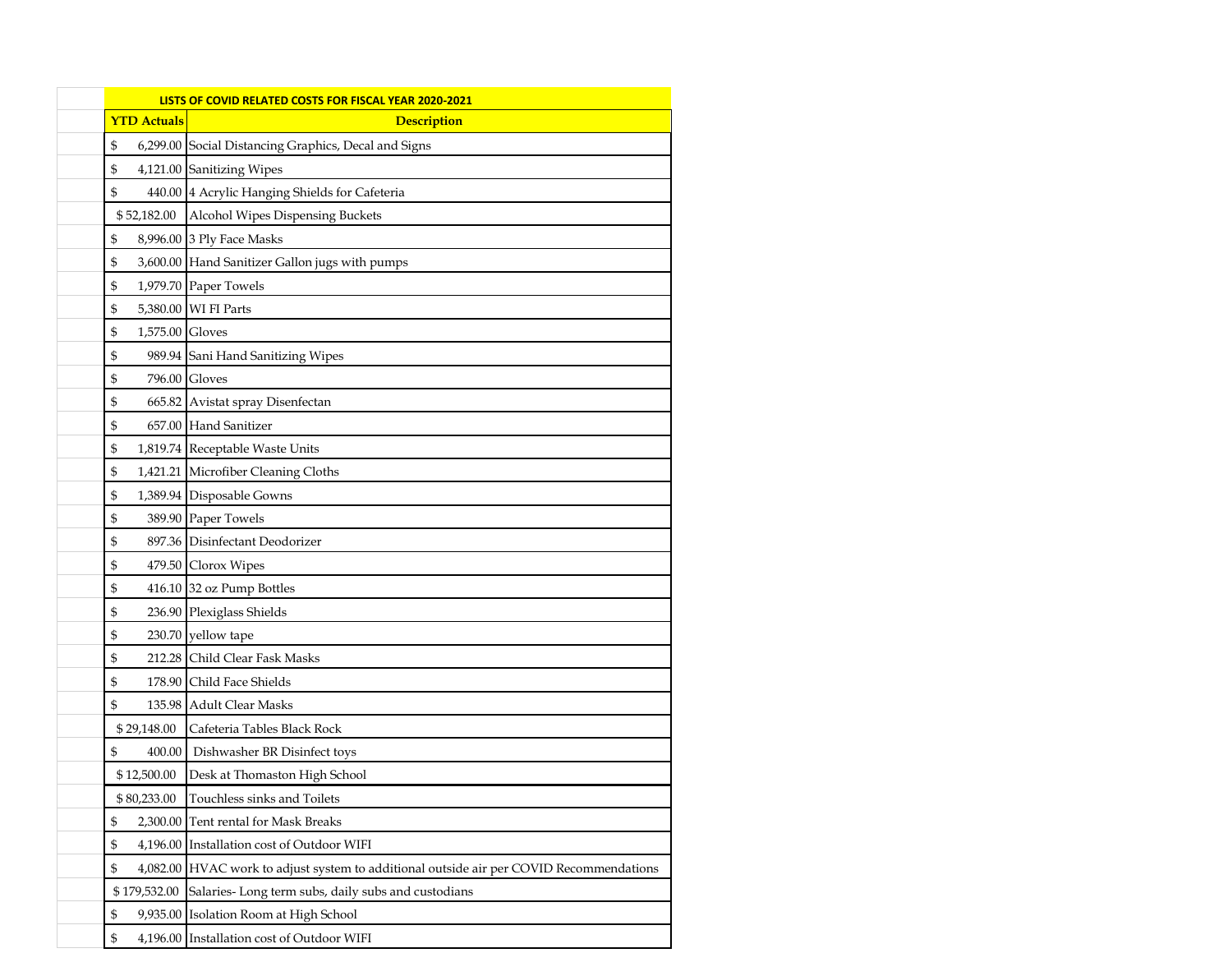#### *2020***-2021 Budget Table without Encumbrances**

The 2020-2021 Budget Table without Encumbrances shows the budget expended **43.16%**. Last year at this time, we were 44.21% expended. Expenditures for December for fiscal year 2020-2021 are \$862,467.37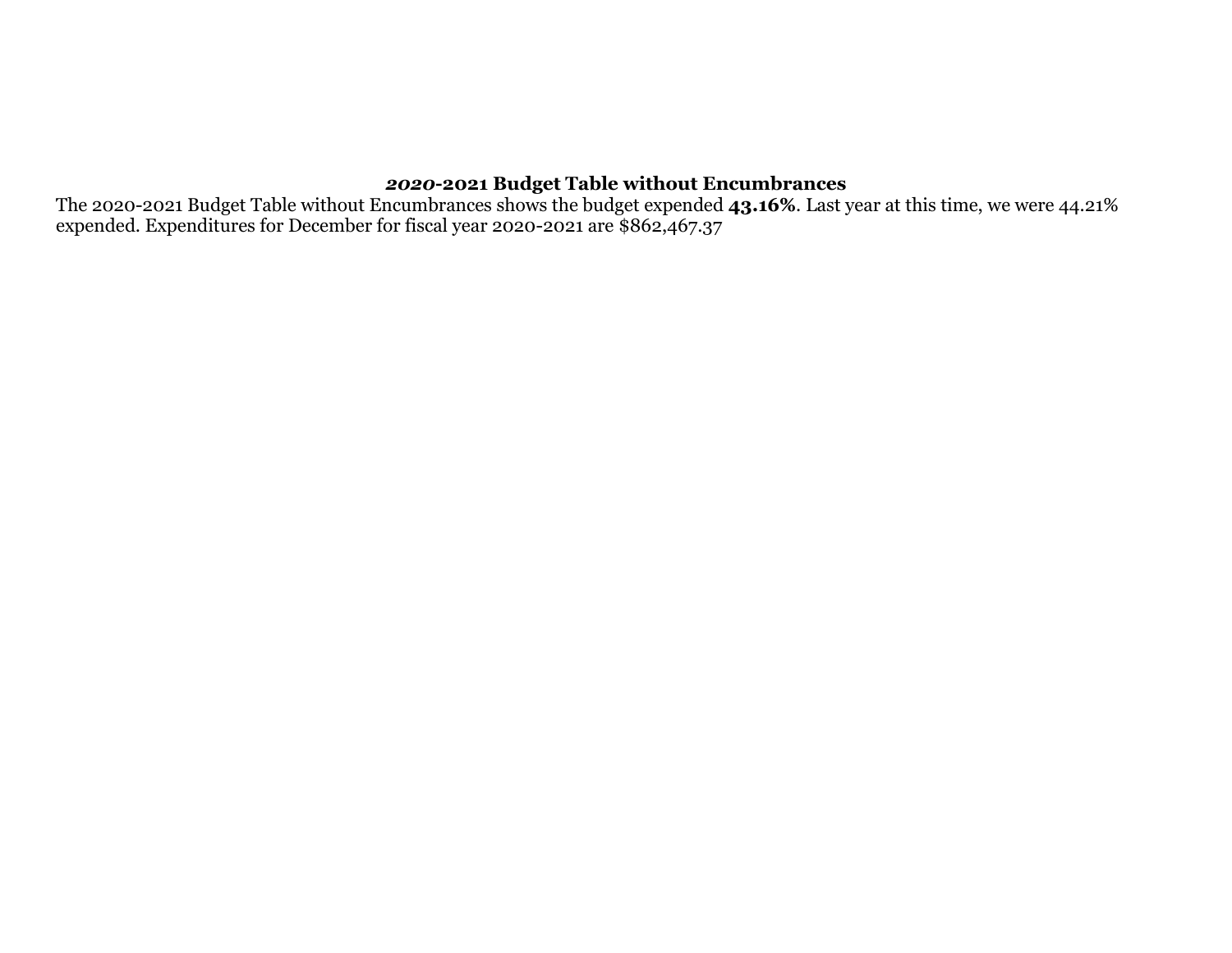| <b>Object and Description</b>         | <b>Original Budget</b> | <b>Transfers</b> | <b>Adjusted</b><br><b>Appropriation</b> | <b>Year-to-Date</b><br>(YTD) Expended | <b>Year-to-Date</b><br><b>Percent</b><br><b>Expended</b> |  |
|---------------------------------------|------------------------|------------------|-----------------------------------------|---------------------------------------|----------------------------------------------------------|--|
| <b>111 CERTIFIED PERSONNEL</b>        | \$6,992,494.00         | $(\$1,118.26)$   | \$6,991,375.74                          | \$2,766,710.34                        | 39.57%                                                   |  |
| <b>112 NON-CERTIFIED PERSONNEL</b>    | \$1,723,637.00         |                  | \$1,723,637.00                          | \$800,883.27                          | 46.46%                                                   |  |
| <b>200 EMPLOYEE BENEFITS</b>          | \$2,447,935.00         |                  | \$2,447,935.00                          | \$1,127,160.89                        | 46.05%                                                   |  |
| 300 OTHER PROF TECH SERVICE           | \$735,795.00           | $(\$300.00)$     | \$735,495.00                            | \$309,167.47                          | 42.04%                                                   |  |
| <b>400 PROPERTY SERVICE</b>           | \$651,561.00           | $(\$1199.50)$    | \$650,361.50                            | \$353,235.29                          | 54.31%                                                   |  |
| 510 PUPIL TRANSPORTATION              | \$874,125.00           |                  | \$874,125.00                            | \$250,200.18                          | 28.62%                                                   |  |
| 521 LIABILITY INSURANCE               | \$324.00               |                  | \$324.00                                | \$0.00                                | 0.00%                                                    |  |
| 560 TUITION                           | \$397,264.00           |                  | \$397,264.00                            | \$228,477.06                          | 57.51%                                                   |  |
| 563 SPECIAL EDU NON PUBLIC            | \$399,997.00           |                  | \$399,997.00                            | \$58,464.49                           | 14.62%                                                   |  |
| 590 OTHER PURCHASED SERVICE           | \$181,044.00           | $(\$3,200.00)$   | \$177,844.00                            | \$49,441.66                           | 27.80%                                                   |  |
| <b>611 INSTRUCTIONAL SUPPLIES</b>     | \$210,362.00           | \$6,883.47       | \$217,245.47                            | \$158,701.16                          | 73.05%                                                   |  |
| <b>641 TEXTBOOKS</b>                  | \$51,960.00            | \$2,875.00       | \$54,835.00                             | \$47,730.44                           | 87.04%                                                   |  |
| 642 LIBRARY BOOKS & PER               | \$15,735.00            |                  | \$15,735.00                             | \$6,148.31                            | 39.07%                                                   |  |
| <b>690 OTHER SUPPLIES &amp; MATER</b> | \$175,828.00           | \$550.00         | \$176,378.00                            | \$218,251.74                          | 123.74%                                                  |  |
| 730 INSTRUCT EQUIPMENT                | \$16,924.00            | 1,574.00         | \$18,498.00                             | \$13,580.78                           | 73.42%                                                   |  |
| 735 TECHNOLOGY SOFTWARE               | \$23,788.00            |                  | \$23,788.00                             | \$35,134.64                           | 147.70%                                                  |  |
| 739 OTHER EQUIPMENT                   | \$181,683.00           |                  | \$181,683.00                            | \$122,164.47                          | 67.24%                                                   |  |
| <b>890 OTHER OBJECTS</b>              | \$176,670.00           | $(\$6,064.71)$   | \$170,605.29                            | \$38,864.83                           | 22.78%                                                   |  |
| <b>TOTAL:</b>                         | \$15,257,126.00        | \$0.00           | \$15,257,126.00                         | \$6,584,317.02                        | 43.16%                                                   |  |

### *2020***-2021 Budget Table with Encumbrances**

The 2020-2021 Budget Table with Encumbrances shows the budget expended **51.75%.** Last year at this time, we were 53.51%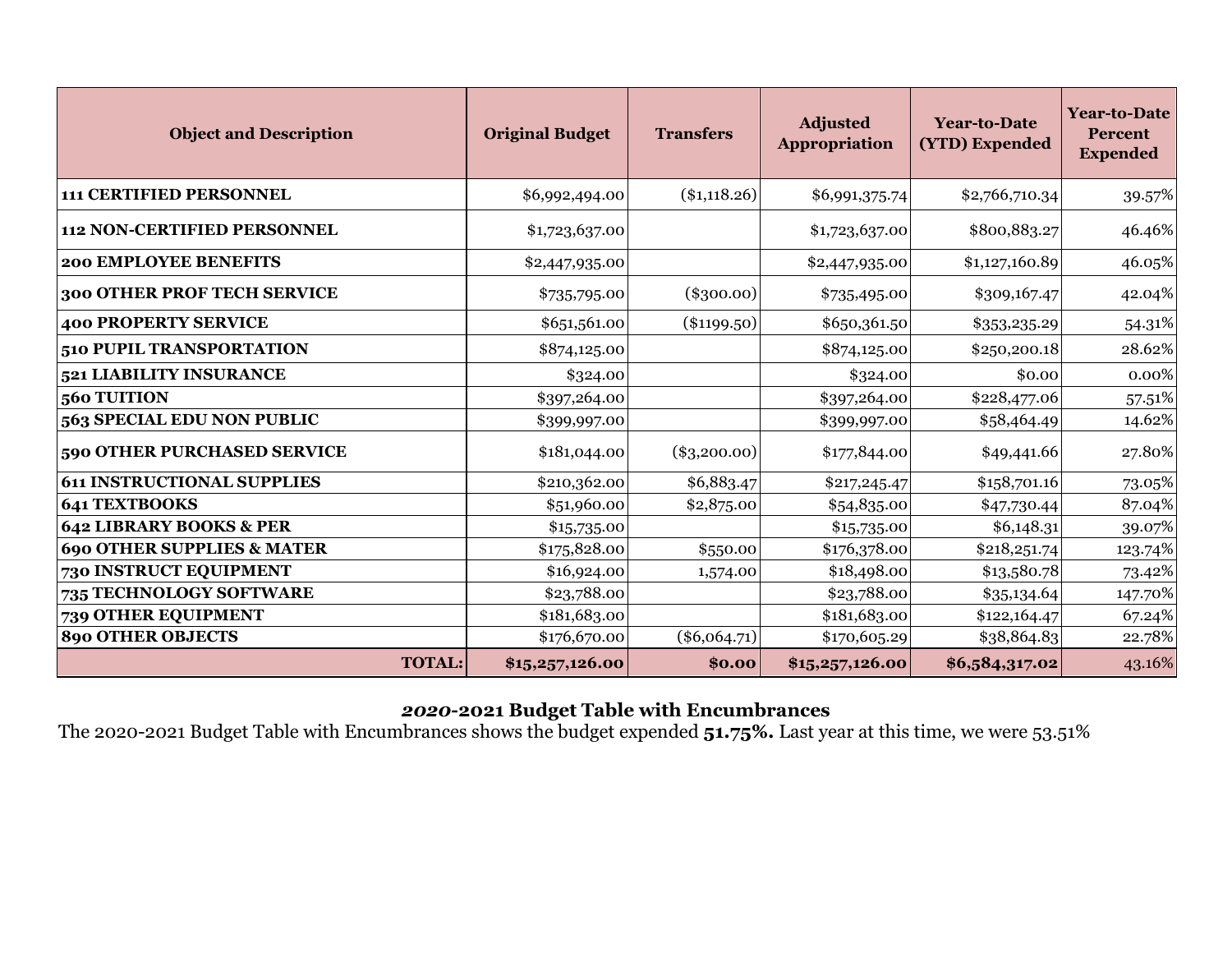| <b>Object and Description</b>         | <b>Original Budget</b> | <b>Transfers</b> | <b>Adjusted</b><br><b>Appropriation</b> | <b>Encumbered</b> | <b>Year-to-Date</b><br>(YTD) Expended | Year-to-Date<br>Percent<br><b>Expended</b> |
|---------------------------------------|------------------------|------------------|-----------------------------------------|-------------------|---------------------------------------|--------------------------------------------|
| <b>111 CERTIFIED PERSONNEL</b>        | \$6,992,494.00         | (\$1,118.26)     | \$6,991,375.74                          |                   | \$2,766,710.34                        | 39.57%                                     |
| <b>112 NON-CERTIFIED PERSONNEL</b>    | \$1,723,637.00         |                  | \$1,723,637.00                          |                   | \$800,883.27                          | 46.46%                                     |
| <b>200 EMPLOYEE BENEFITS</b>          | \$2,447,935.00         |                  | \$2,447,935.00                          |                   | \$1,127,160.89                        | 46.05%                                     |
| 300 OTHER PROF TECH SERVICE           | \$735,795.00           | $(\$300.00)$     | \$735,495.00                            | \$404,026.45      | \$309,167.47                          | 96.97%                                     |
| <b>400 PROPERTY SERVICE</b>           | \$651,561.00           | $(\$1199.50)$    | \$650,361.50                            | \$106,312.56      | \$353,235.29                          | 70.66%                                     |
| 510 PUPIL TRANSPORTATION              | \$874,125.00           |                  | \$874,125.00                            | \$213,813.82      | \$2,50,200.18                         | 53.08%                                     |
| 521 LIABILITY INSURANCE               | \$324.00               |                  | \$324.00                                | \$115.00          | \$0.00                                | 35.49%                                     |
| 560 TUITION                           | \$397,264.00           |                  | \$397,264.00                            | \$123,233.24      | \$228,477.06                          | 88.53%                                     |
| 563 SPECIAL EDU NON PUBLIC            | \$399,997.00           |                  | \$399,997.00                            | \$394,886.99      | \$58,464.49                           | 113.34%                                    |
| 590 OTHER PURCHASED SERVICE           | \$181,044.00           | $(*3,200.00)$    | \$177,844.00                            | \$8,646.47        | \$49,441.66                           | 32.66%                                     |
| <b>611 INSTRUCTIONAL SUPPLIES</b>     | \$210,362.00           | \$6,883.47       | \$217,245.47                            | \$33,434.53       | \$158,701.16                          | 88.44%                                     |
| <b>641 TEXTBOOKS</b>                  | \$51,960.00            | \$2,875.00       | \$54,835.00                             | 5,077.68          | \$47,730.44                           | 96.30%                                     |
| <b>642 LIBRARY BOOKS &amp; PER</b>    | \$15,735.00            |                  | \$15,735.00                             | 4,031.96          | \$6,148.31                            | 64.70%                                     |
| <b>690 OTHER SUPPLIES &amp; MATER</b> | \$175,828.00           | \$550.00         | \$176,378.00                            | \$6,359.57        | \$218,251.74                          | 127.35%                                    |
| 730 INSTRUCT EQUIPMENT                | \$16,924.00            | 1,574.00         | \$18,498.00                             | \$382.81          | \$13,580.78                           | 75.49%                                     |
| 735 TECHNOLOGY SOFTWARE               | \$23,788.00            |                  | \$23,788.00                             | 0.00              | \$35,134.64                           | 147.70%                                    |
| 739 OTHER EQUIPMENT                   | \$181,683.00           |                  | \$181,683.00                            | \$1,633.29        | \$122,164.47                          | 68.14%                                     |
| <b>890 OTHER OBJECTS</b>              | \$176,670.00           | $(\$6,064.71)$   | \$170,605.29                            | \$9,838.02        | \$38,864.83                           | 28.55%                                     |
| <b>TOTAL:</b>                         | \$15,257,126.00        | \$0.00           | \$15,257,126.00                         | \$1,311,792.39    | \$6,584,317.02                        | 51.75%                                     |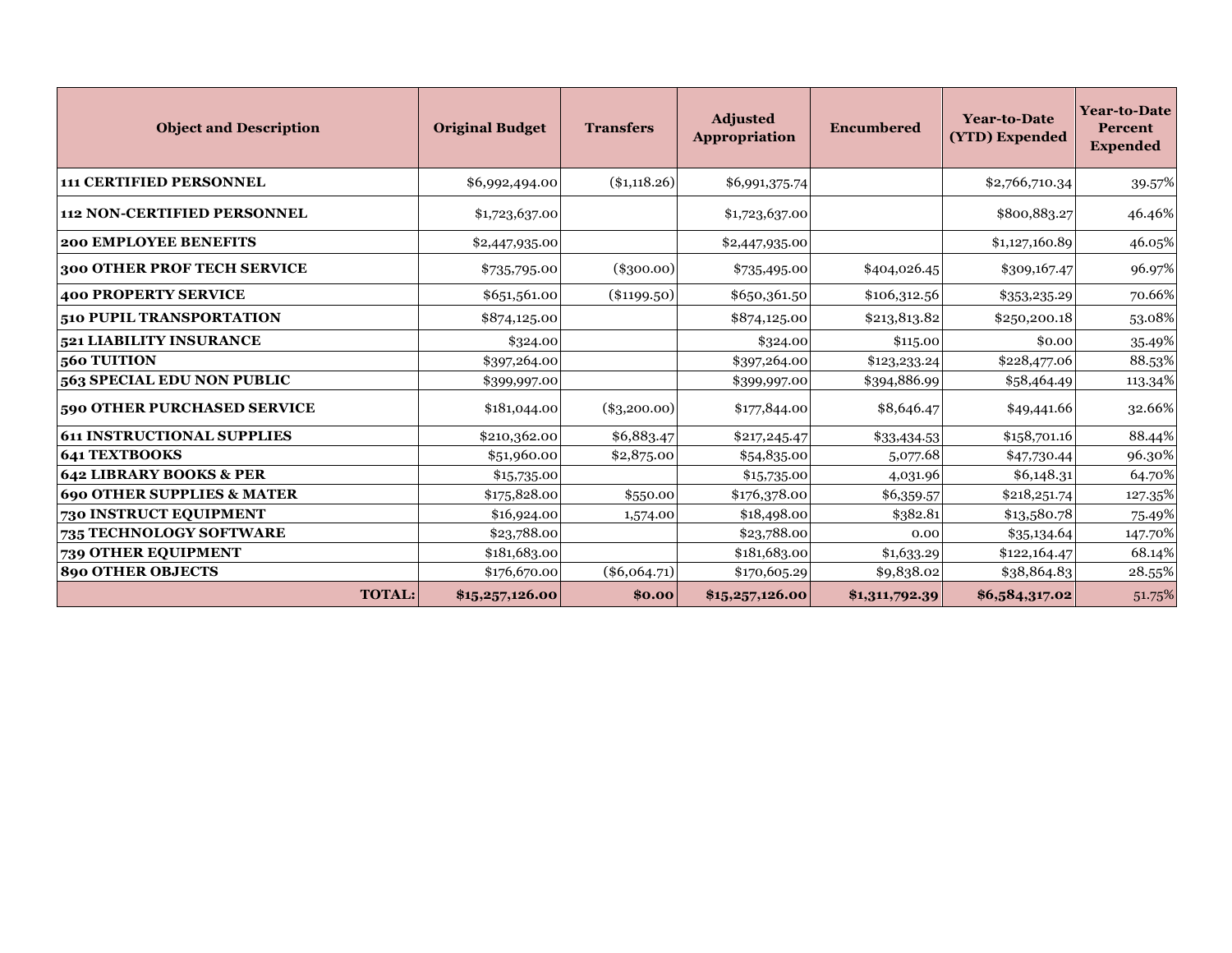#### *2020-2022 Grant Report*

All grant funds on record are shown below. The table below shows all available grant appropriations and expenditures.

Unlike the comparison that can be made between the percent, expended and the percent completed of the fiscal year, the percent expended for grants cannot be compared as simply because some of these grant funds were available in the 2020-2021 fiscal year and some will be available through the 2021-2022 fiscal year.

| <b>Grant</b><br><b>Fiscal</b><br><b>Year End</b> | <b>Grant Name/Description</b>       | Original<br><b>Budget</b> | <b>Transfers</b> | <b>Adjusted</b><br><b>Appropriation</b> | <b>Year-to-Date</b><br><b>Expended</b> | <b>Percent</b><br><b>Expended</b> |
|--------------------------------------------------|-------------------------------------|---------------------------|------------------|-----------------------------------------|----------------------------------------|-----------------------------------|
| $21 - Jun$                                       | <b>Competetive School Readiness</b> | \$3,881.00                | \$0.00           | \$3,881.00                              | \$0.00                                 | 0.00%                             |
| $21 - Jun$                                       | <b>School Readiness</b>             | \$149,940.00              | \$0.00           | \$149,940.00                            | \$78,053.00                            | 52.06%                            |
| $21 - Jun$                                       | Title I                             | \$23,211.00               | \$0.00           | \$23,211.00                             | \$19,671.00                            | 84.75%                            |
| $21 - Jun$                                       | Title IV                            | \$10,000.00               | \$0.00           | \$10,000.00                             | \$4,233.00                             | 42.33%                            |
| $21 - Jun$                                       | Title IIA                           | \$18,932.00               | \$0.00           | \$18,932.00                             | \$3,444.00                             | 18.19%                            |
| $21 - Jun$                                       | <b>IDEA</b> Section 611             | \$18,458.00               | \$0.00           | \$18,458.00                             | \$15,403.00                            | 83.45%                            |
| $21 - Jun$                                       | <b>Smart Start Operations</b>       | \$75,000.00               | \$0.00           | \$75,000.00                             | \$26,964.00                            | 35.95%                            |
| <b>SUBTOTAL</b>                                  |                                     | \$299,422.00              | \$0.00           | \$299,422.00                            | \$147,768.00                           | 49.35%                            |
| $22 - Jun$                                       | <b>IDEA</b> Section 611             | \$240,648.00              | \$0.00           | \$240,648.00                            | \$79,620.00                            | 33.09%                            |
| $22 - Jun$                                       | <b>IDEA</b> Section 619             | \$18,882.00               | \$0.00           | \$18,882.00                             | \$13,060.00                            | 69.17%                            |
| $22 - Jun$                                       | Title I                             | \$94,701.00               | \$0.00           | \$94,701.00                             | \$28,092.00                            | 29.66%                            |
| $22 - Jun$                                       | Title IIA                           | \$15,313.00               | \$0.00           | \$15,313.00                             | \$0.00                                 | 0.00%                             |
| <b>SUBTOTAL</b>                                  |                                     | \$369,544.00              | \$0.00           | \$369,544.00                            | \$120,772.00                           | 32.68%                            |
| <b>GRAND TOTAL</b>                               |                                     | \$668,966.00              | \$0.00           | \$668,966.00                            | \$268,540.00                           | 40.14%                            |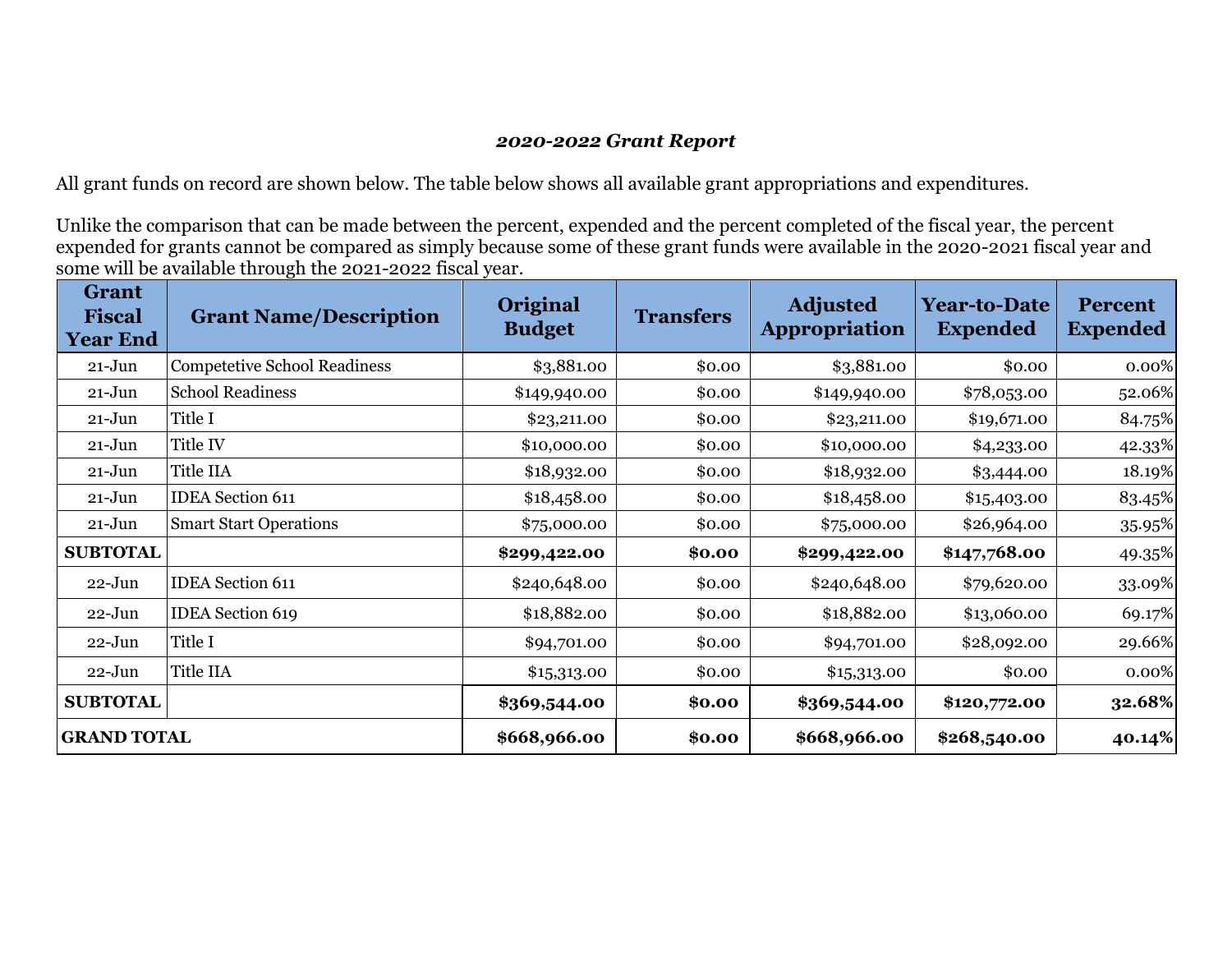#### *2020-2021 Transfers*

*Policy 3160 (Business/Non-Instructional Operations-Transfers of Funds Between Categories) states, "The Superintendent, or their designee, may transfer any unexpended or not contracted portion of any appropriation for school purposes to any other line item of such itemized estimate up to a limit of \$5,000 for any one occurrence."*

*November Transfers: There are no transfer requests for December.*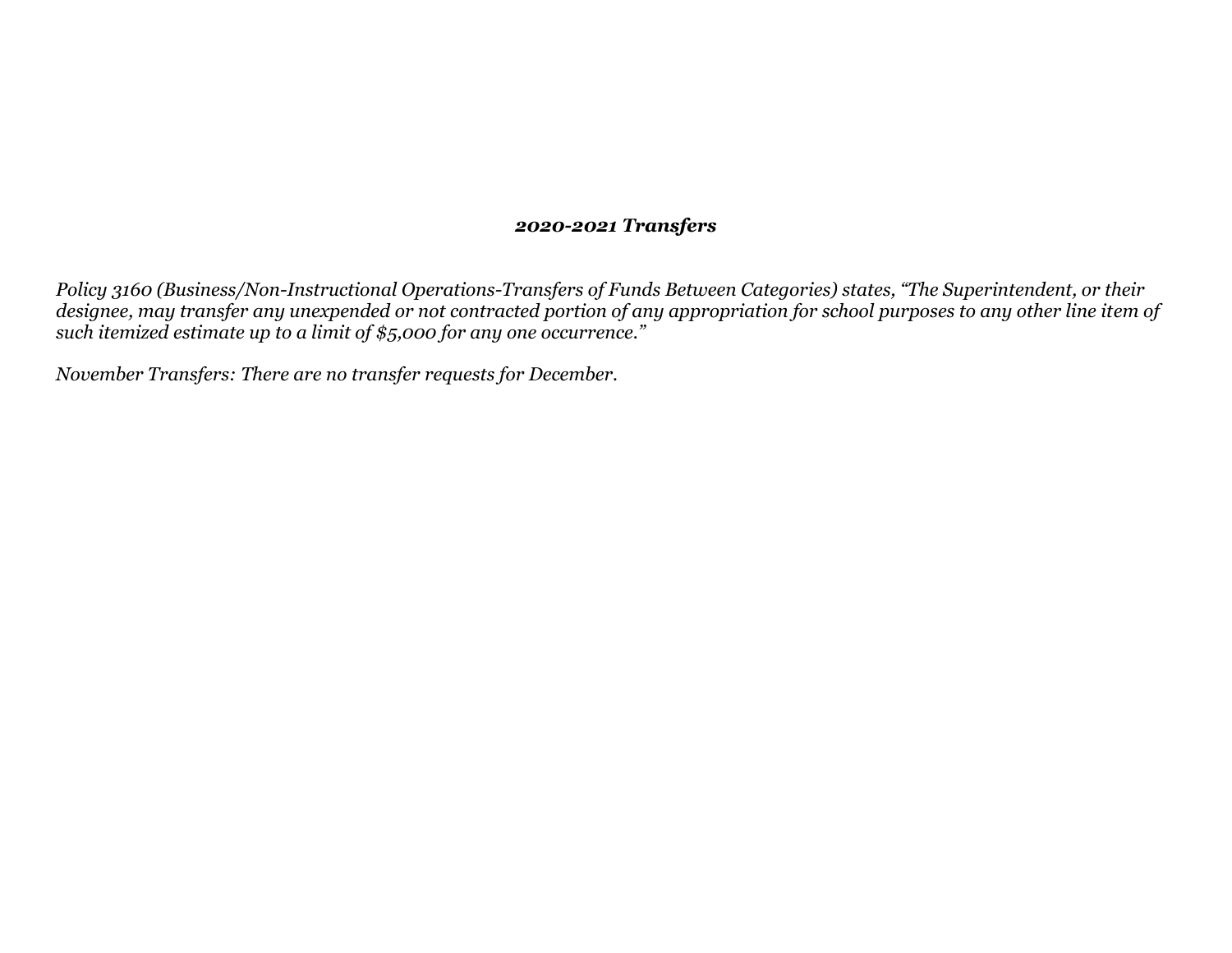#### *2020-2021 Projection*

*The 2020-2021 budget projection shows a \$23,595 deficit. The Salary line items are running a deficit because of additional hires due to COVID and the additional social worker that was hired. The Employee Benefits line item is running a surplus because of less people on insurance than anticipated. The surplus in the Other Professional Services line is because of lower than budgeted substitute teachers through Kelly Services. Pupil Transportation is showing a surplus because of our ability to share costs using our transportation consortium. The Tuition line item is showing a deficit because of additional outplacements. The Other Purchased*  Services and Due and Fees accounts are showing a surplus because of less field trips, sports trips and referee costs due to COVID.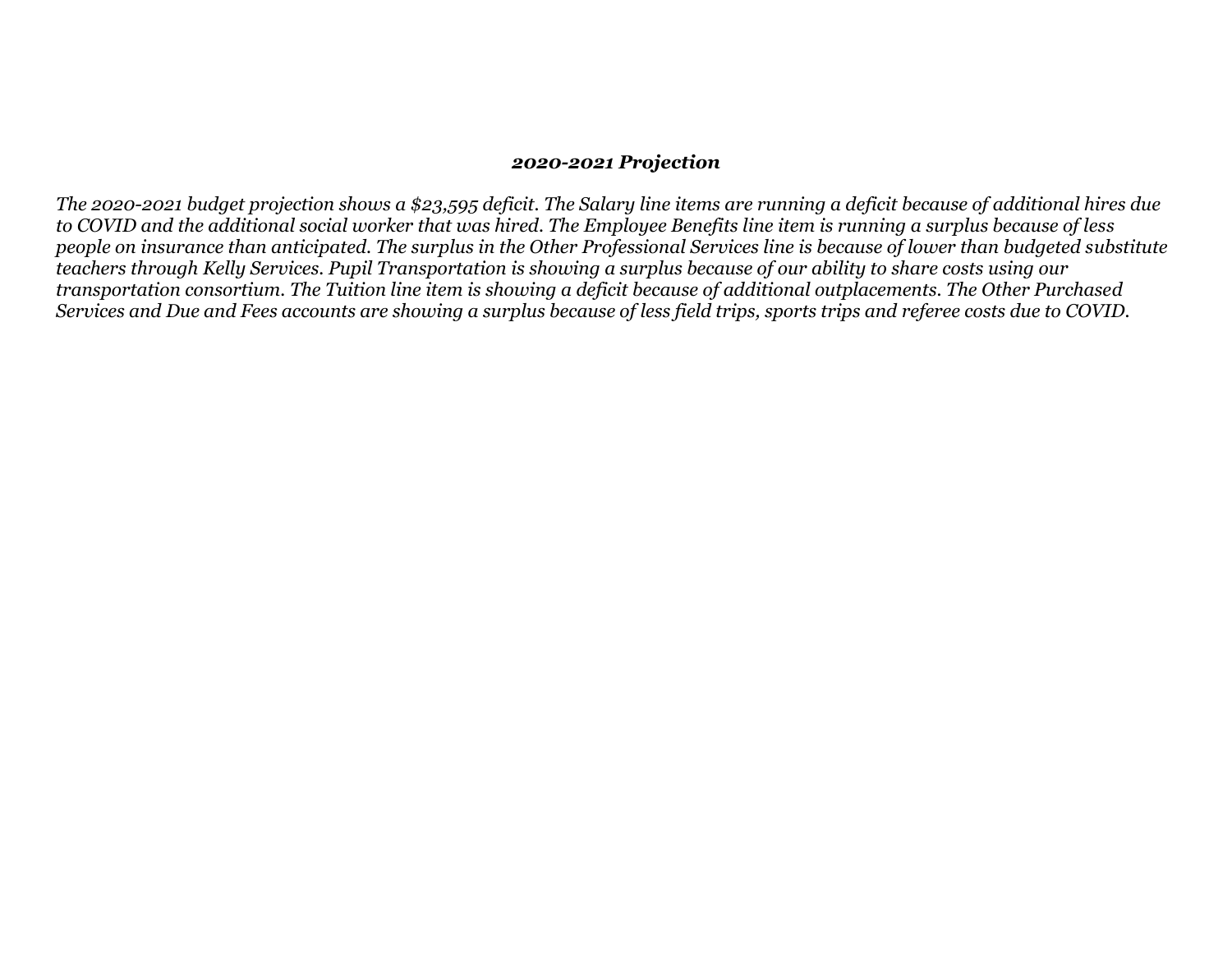|        | <b>Thomaston Public Schools</b>     |                      |                  |  |                         |                       |      |                |                |                |  |                    |
|--------|-------------------------------------|----------------------|------------------|--|-------------------------|-----------------------|------|----------------|----------------|----------------|--|--------------------|
|        | Fiscal Year 2020-2021 Projection    |                      |                  |  |                         |                       |      |                |                |                |  |                    |
|        |                                     |                      |                  |  |                         |                       |      |                |                |                |  |                    |
|        |                                     | Adopted              |                  |  |                         |                       |      |                |                |                |  | Projected Year-    |
| Object | <b>Description</b>                  | <b>Budget</b>        | <b>Transfers</b> |  | <b>Expended to Date</b> | Encumbered            |      | <b>Balance</b> |                | Projection     |  | <b>End Balance</b> |
|        |                                     |                      |                  |  |                         |                       |      |                |                |                |  |                    |
| 111    | <b>Certified Personnel Wages</b>    | \$<br>6.992.494      | \$<br>(1, 118)   |  | \$<br>2,203,560         |                       | \$   | 4,787,816      | \$             | 4,959,205      |  | (171, 389)         |
| 112    | Non-Certified Personnel Wages       | 1,723,637            |                  |  | 661,538                 |                       | \$   | 1,062,099      | \$             | 1,060,362      |  | 1,737              |
|        | Subtotal Wages                      | $8,716,131$ \$<br>\$ | (1, 118)         |  | \$<br>2,865,098 \$      |                       | \$   | $5,849,915$ \$ |                | 6,019,567 \$   |  | (169, 652)         |
|        |                                     |                      |                  |  |                         |                       |      |                |                |                |  |                    |
| 200    | <b>Employee Benefits</b>            | 2,447,935            |                  |  | 1,400,484               |                       |      | 1,047,451      | \$             | 982,143        |  | 65,308             |
|        | <b>Subtotal Personnel Expense</b>   | 11,164,066 \$<br>\$  | (1, 118)         |  | \$<br>4,265,582 \$      |                       | \$   | $6,897,366$ \$ |                | 7,001,710 \$   |  | (104, 344)         |
|        |                                     |                      |                  |  |                         |                       |      |                |                |                |  |                    |
| 300    | <b>Othr Prof Technical Services</b> | 735,795<br>\$        | \$<br>(300)      |  | \$                      | 362,653<br>256,839 \$ |      | 116,003        | \$             | 79,471         |  | 36,532             |
| 400    | <b>Property Services</b>            | 651.561              | (1,200)          |  | 312,219                 | 105,816               |      | 232,326        | $\mathfrak{s}$ | 260,093        |  | (27, 767)          |
| 510    | <b>Pupil Transportation</b>         | 874,125              |                  |  | 232,143                 | 203,330               |      | 438,652        | $\mathfrak{s}$ | 402,570        |  | 36,082             |
| 560    | Tuition                             | 397.264              |                  |  | 61,407                  | 258,028               |      | 77,829         | $\mathfrak{L}$ | 71,408         |  | 6,421              |
| 563    | Special Ed Non Public Tuition       | 399,997              |                  |  | 37,405                  | 289,144               |      | 73,448         | $\mathfrak{L}$ | 126,803        |  | (53, 355)          |
| 5XX    | Other Purchased Services            | 181,368              | (3,200)          |  | 41.176                  | 9.406                 |      | 127,586        | \$             | 76,274         |  | 51,312             |
| 6XX    | <b>Supplies</b>                     | 453,885              | 10,309           |  | 343,130                 | 96,222                |      | 24,842         | \$             | 14,328         |  | 10,514             |
| 7XX    | Equipment & Capital                 | 222,395              | 1.574            |  | 137,486                 | 25,050                |      | 61,433         | \$.            | 94,388         |  | (32, 955)          |
| 8XX    | Dues & Fees & Other Objects         | 176,670              | (6,065)          |  | 34,463                  | 9,252                 |      | 126,890        | \$             | 72,925         |  | 53,965             |
|        | Subtotal Non-Personnel Expense      | 4,093,060 \$<br>\$   | 1,118            |  | \$<br>\$ 456,268,       | 1,358,901             | \$   | 1,279,009 \$   |                | 1,198,260 \$   |  | 80,749             |
|        |                                     |                      |                  |  |                         |                       |      |                |                |                |  |                    |
|        | TOTAL FY2020                        | 15,257,126 \$<br>\$  |                  |  | \$<br>$5,721,850$ \ \$  | 1,358,901             | - \$ | $8,176,375$ \$ |                | $8,199,970$ \$ |  | (23, 595)          |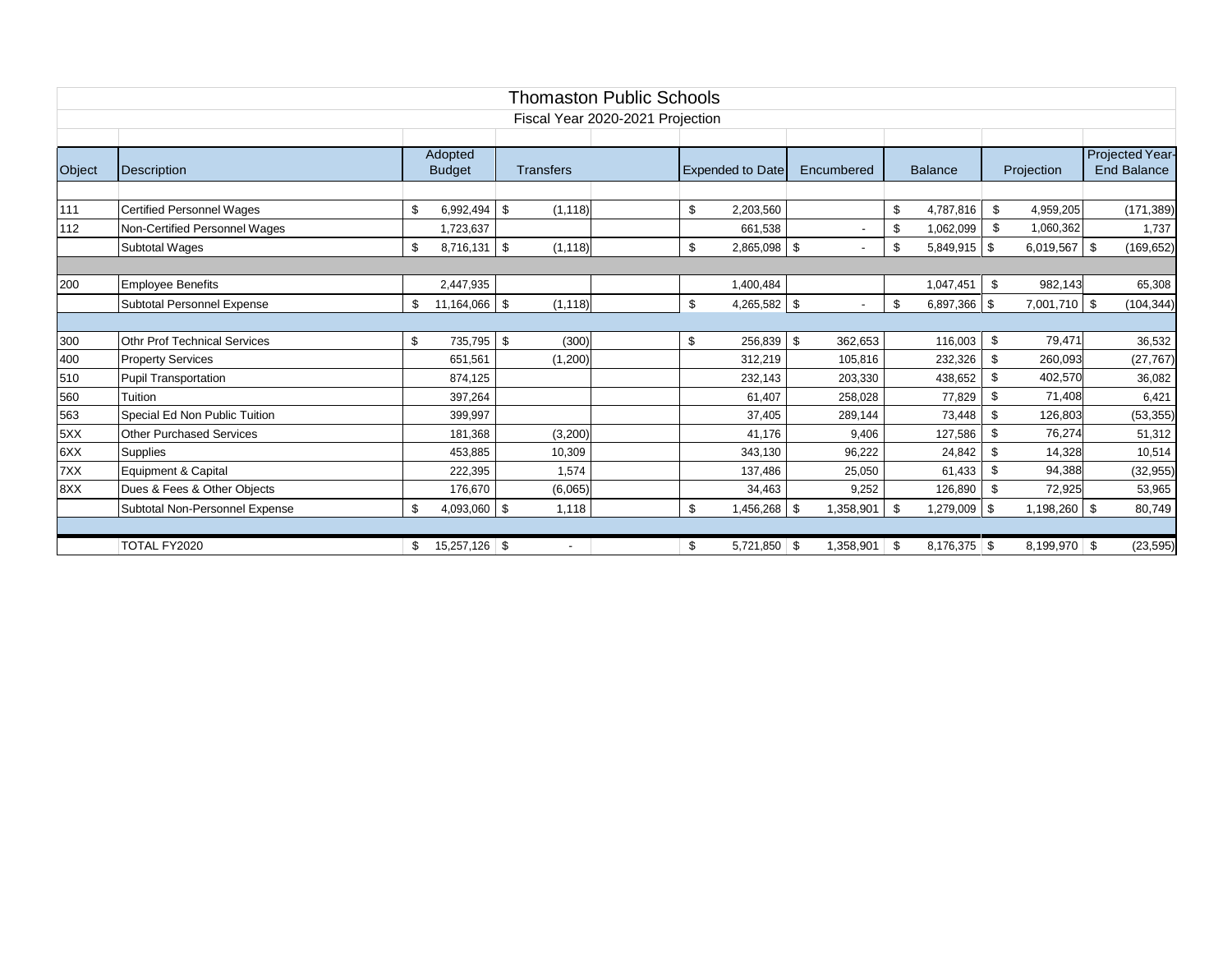# **Contract Terms & Conditions**

| <b>Buyer:</b> Thomaston Public Schools | Seller. | Dime Oil Co LLC     |
|----------------------------------------|---------|---------------------|
| 158 Main St                            |         | 93 Industry Lane    |
| Thomaston, CT 06787                    |         | Waterbury, CT 06704 |

This agreement dated April 7. 2020, by and between Dime Oil Co LLC ("seller") and the Thomaston Board of Education ("buyer") is subject to the Terms and Conditions listed herein, and Seller agrees to sell to Buyer, and Buyer agrees to purchase and receive from Seller, the following quantities of the following Product(s). under the Payment Terms, during the Delivery Periods of July l, 2021 to June 30, 2022, and at the Price(s), and Delivery Locations(s) with their respective ind ividual allocations specified below.

| Location                                                      | Address                                          | Product                           | Price    | Allocation | Taxes    | Total       |
|---------------------------------------------------------------|--------------------------------------------------|-----------------------------------|----------|------------|----------|-------------|
| <b>Thomaston Center School</b>                                | 1 Thomaston Ave   Heating Oil   \$1.668   20,000 |                                   |          |            | s102.ool | \$33,438.00 |
| Town Garage/Bus Depot                                         | South Main St                                    | Diesel <b>Fuel</b>                | \$1,6744 | 20,000     | \$62.00  | \$33,550.00 |
|                                                               |                                                  | Total #2 Heating Oil Purchased: I |          | 20,000     | s102.00  | \$33,438.00 |
| \$62.00<br>20,000<br>Total Ultra Low Sulfur Diesel Purchased: |                                                  |                                   |          |            |          | \$33,550.00 |

Payment Terms: 70% due 7/31/21, 20% due 2/28/22, 10% balance due net 30 days

- l . Taxes: All prices are exclusiVe of taxes. Currently, the following taxes are applicable to fuel oil purchases by municipalities. The NORA {National Oifheat Research Alliance) Assessment of \$0.0020 cents per gallon applies to purchases of fuel oil used for heating. The LUST tax {Leaking Underground Storage Tank) at \$0.0010 cents per gallon and the Spill Recovery fee of \$0.0021 both apply to #2 Heating Oil, Diesel Fuel andGasoline. The CT Gross Receipts tax, currently only applicable on gasoline, is at an effective rate of 8.814% of the total sale. Any tax, or governmental charge or increase thereof now due or hereafter imposed and assessed to Dime Oil thereof due to purchasing, selling, or delivering the product such as, but not limited to Sales Tax, Use Tax, Excise Tax, Gross Receipts Tax, and Superfund Tax, mav at Dime Oil Companies option, be added to the purchase price. The Thomaston Board of Education shall provide federal and state tax identification numbers and shall complete exemption certificates before the commencement of this contract .
- 2. Dime Oil reserves the right to refuse delivery to any tank and/or location, which, in its sole discretion is deemed unsafe by an employee of Dime Oil. Deliveries will only resume once the problem is resolved and the tank is again deemed safe for delivery.
- 3. Payment : Prepaid: First installment prepayment of 70% due 7/31/21in the amount of \$46,891 .60. Second installment of prepayment of 20% due 2/28/22 in the am ount of \$13,397.60. Payment terms for the remaining 10% of contract gallons are net 30 days, If payments for the remaining 10% are received *later* than 30 days from the date of delivery, finance charges may be assessed at a *rate* of 1% per month plus collection fees if necessary.
- 4. If a location on "will calr status (non-automatic), should either require a same day delivery, or requests a delivery scheduled outside of our normal working hours, Dime Oil reserves the right to **add a** surcharge for the cost of providing an emergency delivery if one is requested.
- S. Delivery: Diesel fuel purchases will be delivered in approximately equal amounts prorated over contract period. Diesel fuel for bus yards will be prorated from September through June in relation to the school year calendar. Fixed price on Heating Oil will remain in effect at the established price per gallon ratable per month by degree day *for* the individual delivery location for all product up to the contract amount during the period of July 1, 2021 through June 30, 2022. Buyer **will be** granted **a +0%** variance in allocation overage for the delivery period specified and a -2% for gallons not consumed.
- 6. Buyer agrees to pay Seller the price established above for the indicated delivery location for all products up to the contract or allocation amount . If gallons actually purchased **e>eceed** 100% of gallons allocated For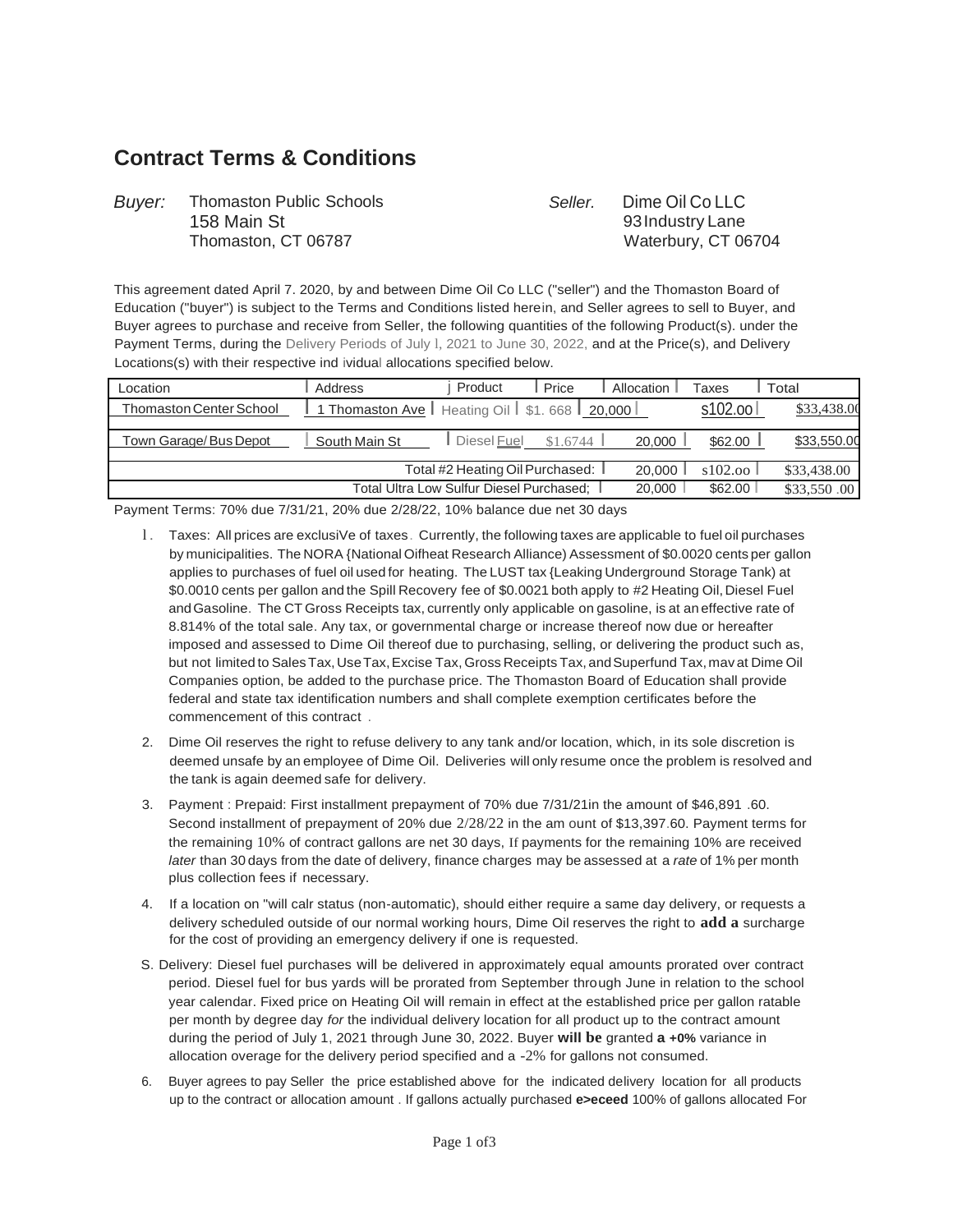the respective delivery location as listed above, the Seller reserves the right to offer one or all of the following option s:

- a. All overage wilt be billed at a differential pr ice of .0989 per gallon plus the New Haven average low quotation for Reseller Rack Prices as published daily in the Journal of Commerce for the date of delivery.
- b. Extend the fixed price contract at the same terms and conditi ons.
- c. Renegotiate a fixed price based on the current marketconditions.

If gallons actually purchased are less than 98% of gallons allocated for the respective delivery location as listed above, the Seller reserves the right to offer one or all of the following options:

- a. Extend the fixed price contract at the same terms and conditions until the actual ga"ons used are at least 98% of the respective quantities allocated above.
- b. Ter minate the contract.
- c. Buyer will purchase the quantity not used at the price per gallon quoted in the bid. Seller shall have no obligat ion to deliver the actual volume not consumed by purchaser within the contract period
- d. If the buyer fails to consume the un-lifted volume, the Thomaston Board of Education will pay DimeOil Company reasonable liquidated damages for such deficient lifting' s. This fee shall not be construed as a penalty, but a deficiency fee equal to the difference between the **aggregate**  purchase price for the un-lifted volume and the lowest OPIS posting for the month(s) with unhfted volu mes. Dime Oil Co shall not be entitled to any amounts from buyer if the lowest OPIS posti ng is greater than the fixed price contract rate per gallon.
- 7. Force Ma jeure: Setler shall not be responsible for damages caused by delay or fallure to perform, in whole or in part, hereunder or noncompliance with any of the terms hereof when such delay, failure or noncompliance is attributable to acts of God, strikes , lockouts, fires, floods, storms, explosions, embargoes, acts or compliance with requests of any governmental authority without regard to legal validity, war condit ions, act s of terrorism, accidents, delays in transportation, any allocation program or rationing or priorities in effect pursuant to governmental direction or request or instituted in cooperation with any governmental authority, or other cause beyond control of the Seller whether or not similar to those enumerated.
- 8. The Thomaston Board of Education is required to give Dime Oil Company notice of changes to tank sizes, remo'llal of tanks, and/ or construction near where tanks are to be serviced. If quantities used at listed locations should change drastically where it would greatly impact the scope of the contract It may be subject to additional delivery fees. Demurrage charges may also be assessed should a driver be delayed or unable to make *a* delivery due to snow, ice,**parked** vehicles or debris near or covering the fill area.
- 9. End of Year Deli11eries: By initialing below the Thomaston Soard of Education must specify if they will require their fuel oil tanks topped off to approximately 90% of capacity during the month(s) of May and or June. This information is necessary so that we may secure sufficient quantities of heating oil and or diesel fuel for May and or June 2022 at the contract price per gallon. If no response is indicated below regarding this matter prior to purchases for this contract it will be assumed that May and June fuel will be purchased according to either a degree day heat curve for #2 heating oil *OT* for diesel and gas it would be your average monthly allot ment. Degree day heat curve is defined as 4% of your total allotment for May and 2% of your total allotment for June. Average Monthly allotment is defined as 10% of your total allotment for May and 6% of your total allotment for June.
- 10. Fixed price contracts reflect market conditions at time of order. These prices are based on the New York Mercantile Exchange or NYMEX . Prices on the NYMEX are extremely volatile. Price will remain firm for allocated contract gallons once both the seller and the buyer have signed a copy of this contract .
- 11. No delay or omission on the part of the Seller in exercising any right hereunder shall operate as a waiver of such right or of any other right of the Seller, nor shall any delay, omission or waiver on any one occasion(s) be deemed a bar to or waiver of the same or any other right on any future occasion(s) of any portion of this agreement. Other conditions may apply.